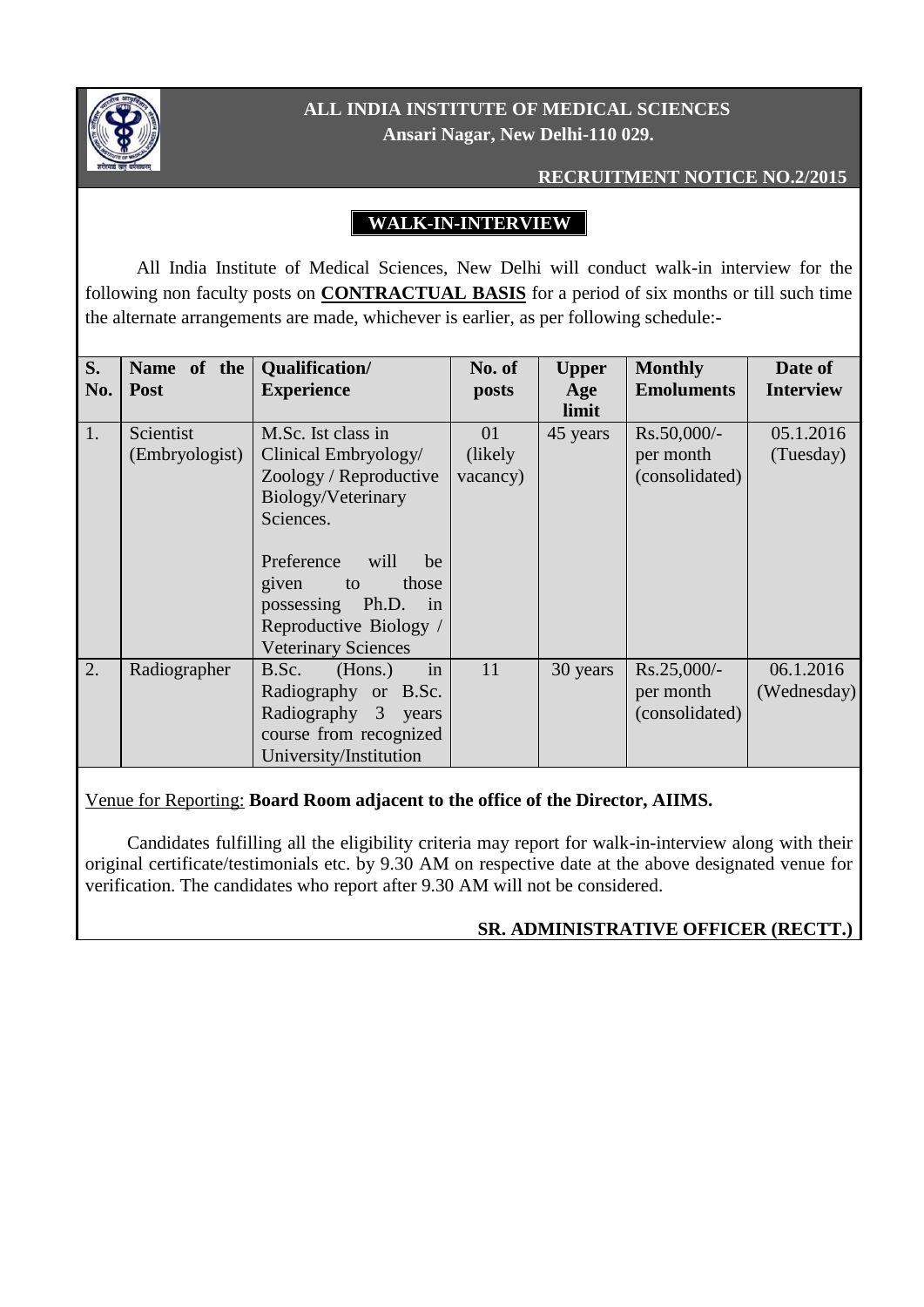### **Terms & Conditions For Contract Appointment For Non faculty Posts**

- 1. The appointment is purely on CONTRACT BASIS for a period of 06 months or till such time the regular appointments against these vacant posts are made, whichever is earlier, with effect from the date of joining. If the contract is not extended further, the same will lapse automatically. The appointment can also be terminated at any time, on either side, by giving one month's notice or by paying one month's salary without assigning any reason or failure to complete the period of three months to the satisfaction of competent authority.
- 2. The consolidated remuneration for the post of Scientist (Embryologist) & Radiographer will be Rs.50000/- & Rs.25000/- per month (consolidated) respectively.
- 3. The appointee shall perform the duties as assigned to him/her. The competent authority reserves the right to assign any duty as and when required. No extra/additional allowances will be admissible in case of such assignment.
- 4. The appointee shall not be entitled to any benefit like Provident Fund, Pension, Gratuity, Medical Attendance Treatment, Seniority, Promotion etc. or any other benefits available to the Government Servants, appointed on regular basis.
- 5. The appointee shall not be granted any claim or right for regular appointment to any post of AIIMS.
- 6. The appointee shall be on the whole time appointment of the AIIMS and shall not accept any other assignment, paid or otherwise and shall not engage himself/herself in a private practice of any kind during the period of contract.
- 7. The appointment to the said post will be subject to medical fitness from the competent medical board for which he/she will be sent to the designated Medical Authority.
- 8. Leave entitlement of the appointee shall be governed in terms of instructions contained in DoP&T'S O.M. No.12016/3/84-Estt.(L) dated the 12<sup>th</sup> April, 1985 as amended by OM No. 12016/1/96-Estt(L) dated the 5<sup>th</sup> July, 1990.
- 9. On appointment, the appointee will be required to take an oath of allegiance to the Constitution of India or make a solemn affirmation to that effect in the prescribed proforma.
- 10. The appointee is not entitled to any T.A. for attending the interview and joining the appointment.
- 11. The appointee shall not be entitled to avail any allowances/facilities being extended to the regular/permanent employees of the AIIMS.
- 12. Other conditions of service will be governed by relevant rules and orders issued from time to time.
- 13. Interested candidates may apply for the post under reference in the prescribed application form available in the Institute website appending therewith copies of self-attested Certificates/testimonials and other relevant documents etc. and to bring at the time of walk-in-interview.
- 14. If any declaration given or information furnished by him/her proves false or if he /she is found to have wilfully suppressed any material, information, he/she will be liable for removal from service and also such other action as the Government may deem necessary.
- 15. If any candidate is found canvassing for his/her selection, he/she will be disqualified for being called for interview/being selected.
- 16. The AIIMS, New Delhi reserves the rights to increase or decrease the number of vacancies.
- 17. In case of large number of applicants, the Institute may conduct the interviews over 2-3 days or hold a screening test or adopt any other criteria deemed appropriate to shortlist the candidates. The decision of Institute authorities will be final and no correspondence what so ever will be entertained in this connection.
- 18. The decision of the Competent Authority regarding selection of the candidate will be final and no representations will be entertained in this regard.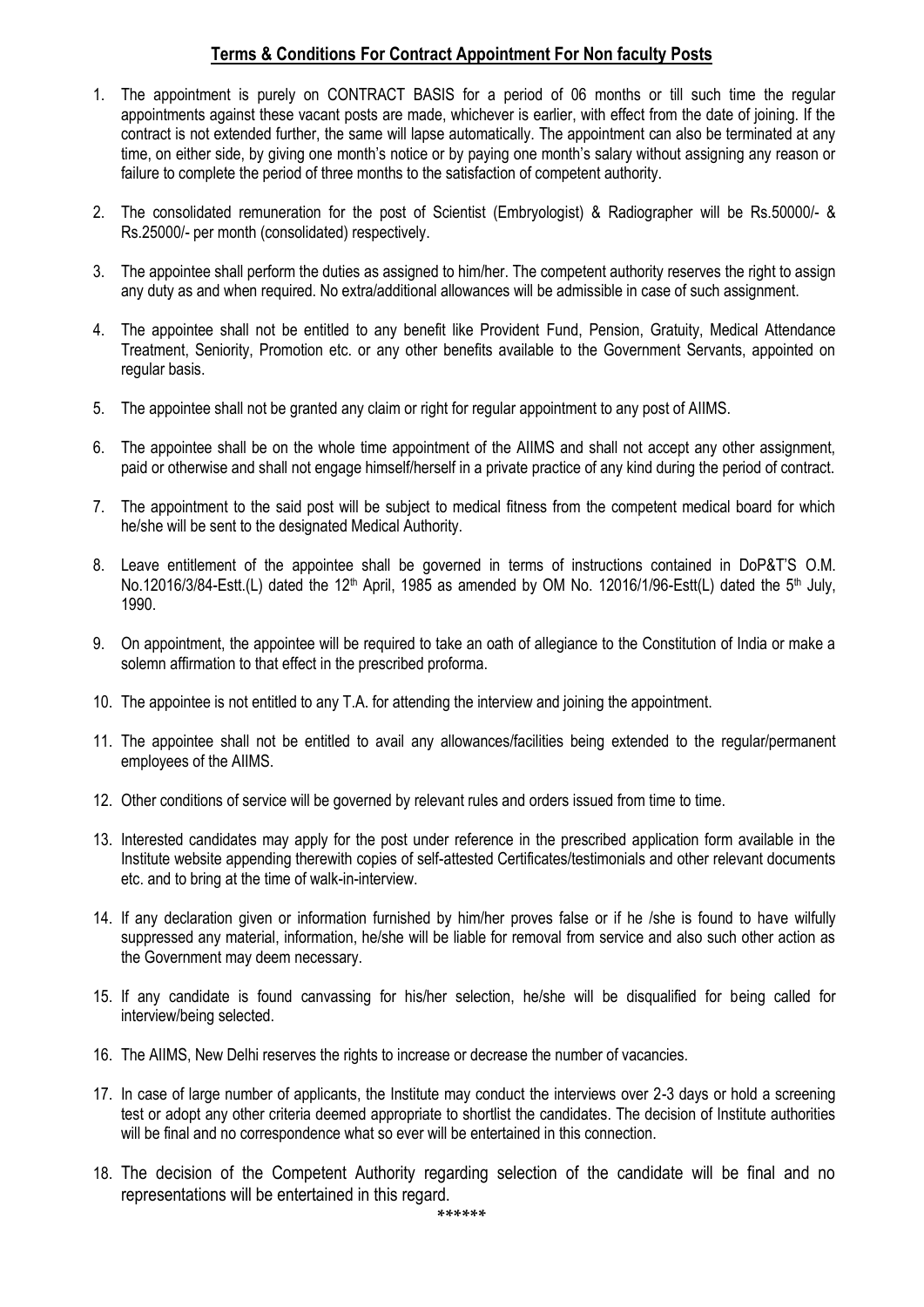## **ANNEXURE-I**

## **APPLICATION FORM FOR ENGAGEMENT (ON CONTRACT BASIS)**

| Affix your    |  |  |  |  |  |
|---------------|--|--|--|--|--|
| Recent        |  |  |  |  |  |
| Coloured      |  |  |  |  |  |
| Passport size |  |  |  |  |  |
| photo         |  |  |  |  |  |

|                                   | 9. Date of birth: $\sqrt{1 + 1 + 1}$ (dd/mm/yyyy)                                        |                                      |                                                           |                    |                              |  |  |
|-----------------------------------|------------------------------------------------------------------------------------------|--------------------------------------|-----------------------------------------------------------|--------------------|------------------------------|--|--|
|                                   |                                                                                          |                                      |                                                           |                    |                              |  |  |
|                                   | 11. Age as on the date of Interview $\frac{1}{2}$ $\frac{1}{2}$ $\frac{1}{2}$ (yy/mm/dd) |                                      |                                                           |                    |                              |  |  |
| 12. Educational Qualification:-   |                                                                                          |                                      |                                                           |                    |                              |  |  |
| Name of the<br><b>Examination</b> | Subject/<br>Discipline/Title                                                             | University/<br>Institute/<br>College | Month &<br>Year of<br><b>Passing final</b><br>examination | No. of<br>attempts | Class/<br>Division/<br>Grade |  |  |
|                                   |                                                                                          |                                      |                                                           |                    |                              |  |  |
|                                   |                                                                                          |                                      |                                                           |                    |                              |  |  |
|                                   |                                                                                          |                                      |                                                           |                    |                              |  |  |
|                                   |                                                                                          |                                      |                                                           |                    |                              |  |  |
|                                   |                                                                                          |                                      |                                                           |                    |                              |  |  |